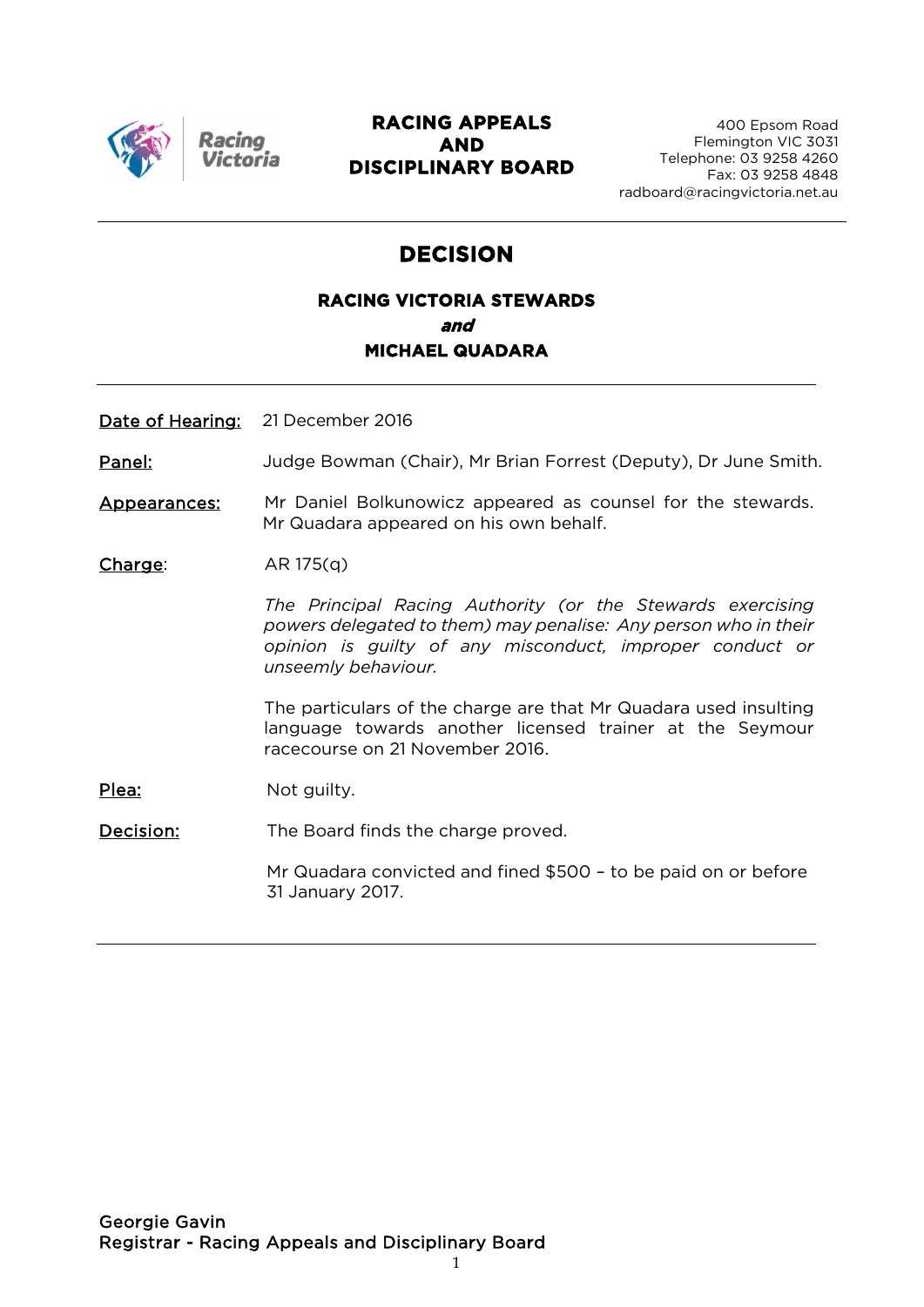# **TRANSCRIPT OF PROCEEDINGS**

#### **RACING APPEALS AND DISCIPLINARY BOARD**

\_\_\_\_\_\_\_\_\_\_\_\_\_\_\_\_\_\_\_\_\_\_\_\_\_\_\_\_\_\_\_\_\_\_\_\_\_\_\_\_\_\_\_\_\_\_\_\_\_\_\_\_\_\_\_\_\_\_\_\_\_\_\_

#### **HIS HONOUR JUDGE J. BOWMAN, Chairman MR B. FORREST, Deputy Chairman DR J. SMITH**

#### **RACING VICTORIA STEWARDS**

**and** 

**MICHAEL QUADARA**

## **RACING VICTORIA CENTRE, FLEMINGTON**

#### **WEDNESDAY, 21 DECEMBER 2016**

MR D. BOLKUNOWICZ appeared on behalf of the RVL Stewards

MR M. QUADARA appeared on his own behalf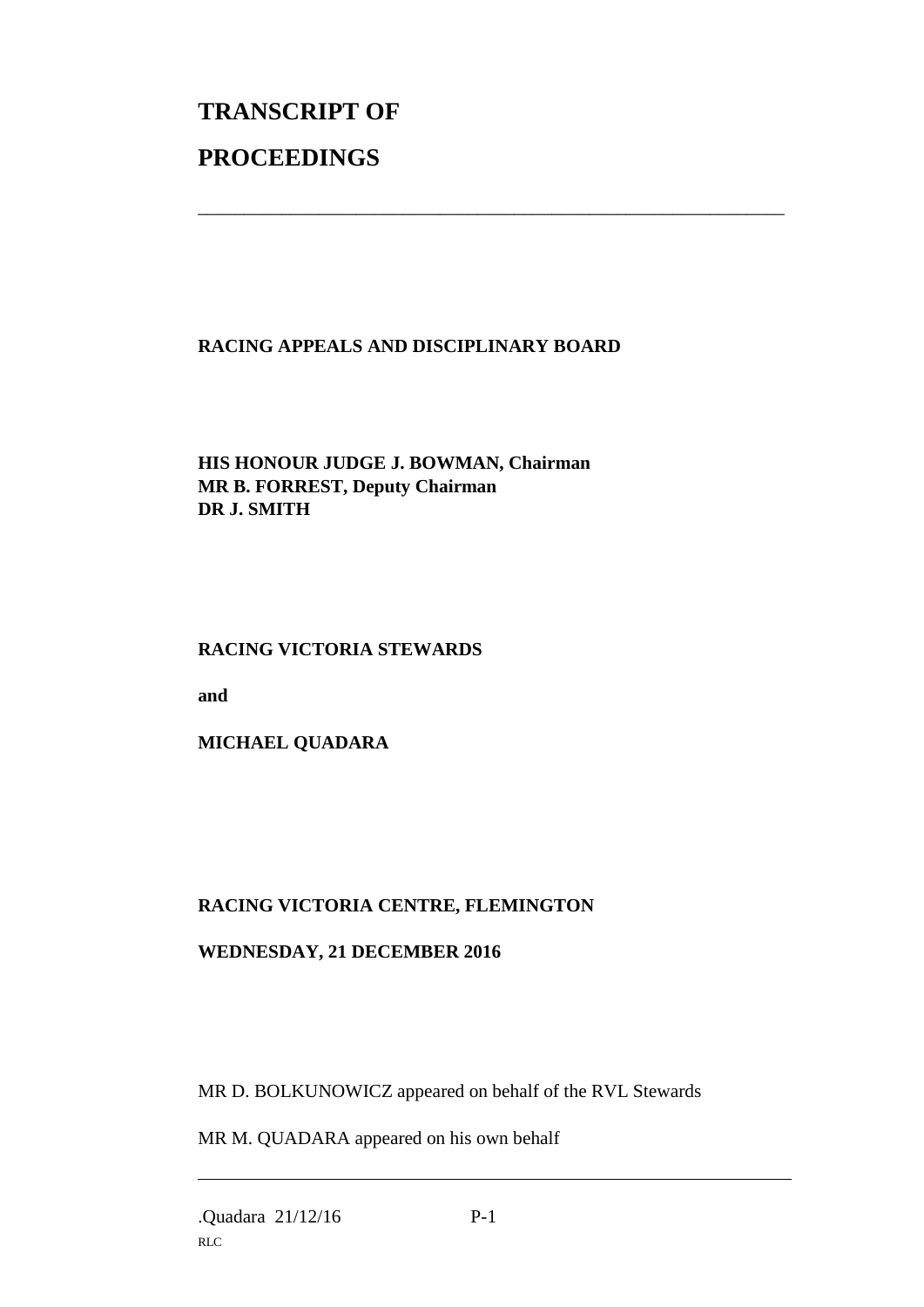CHAIRMAN: Mr Michael Quadara, you have pleaded not guilty to a charge of breaching Rule AR 175(q), in that being a licensed trainer, you used insulting language towards licensed trainer, Ms Penny Reeve, at Seymour racecourse on 21 November 2016. Mrs Reeve is also the full-time CEO of the Seymour Racing Club. The Stewards allege that this behaviour and language constituted misconduct.

Your defence is essentially that you used the language in question, "That lying effing moll," not about Mrs Reeve but about a trainer, Sheila Laxon, who had left Seymour owing you money. We simply do not accept this evidence. Apart from the evidence of Mrs Reeve, we note and accept the evidence of the stablehand, Mr Ashleigh King, who was present at the time of the alleged evidence, his evidence being to the effect that you were clearly addressing the remark to Mrs Reeve and either waved or pointed in her direction.

You were about to ride trackwork for Mr Alan Diggins, also a licensed trainer at Seymour. Your remark was made at the start of a conversation with him. Mr Diggins also referred to you waving your hand, although he put the remark in the context of a complaint about Ms Laxon and others. What seems apparent is that the incident occurred at the very start of the conversation between you and Mr Diggins, and whilst Mr King was still in close proximity. Mr Diggins described your remarks and conversation as being errant, which commenced immediately upon your arrival. The whole thing took place against the immediate background of a separate stewards' inquiry which involved your partner, Ms Anderson, another trainer, Mr Don Dwyer, as well